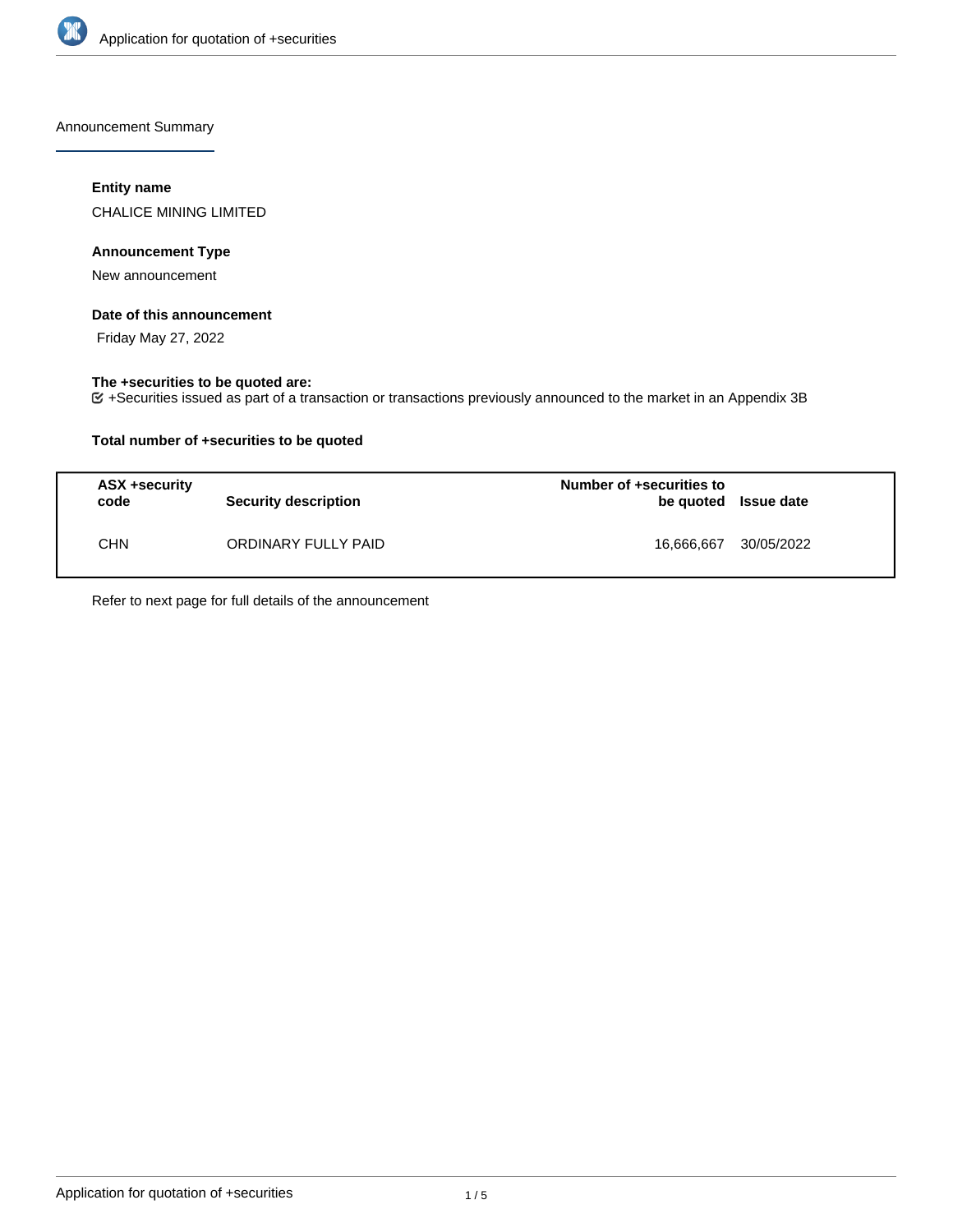

Part 1 - Entity and announcement details

## **1.1 Name of entity**

CHALICE MINING LIMITED

We (the entity named above) apply for +quotation of the following +securities and agree to the matters set out in Appendix 2A of the ASX Listing Rules.

**1.2 Registered number type** ABN

**Registration number** 47116648956

**1.3 ASX issuer code** CHN

**1.4 The announcement is**

New announcement

#### **1.5 Date of this announcement**

27/5/2022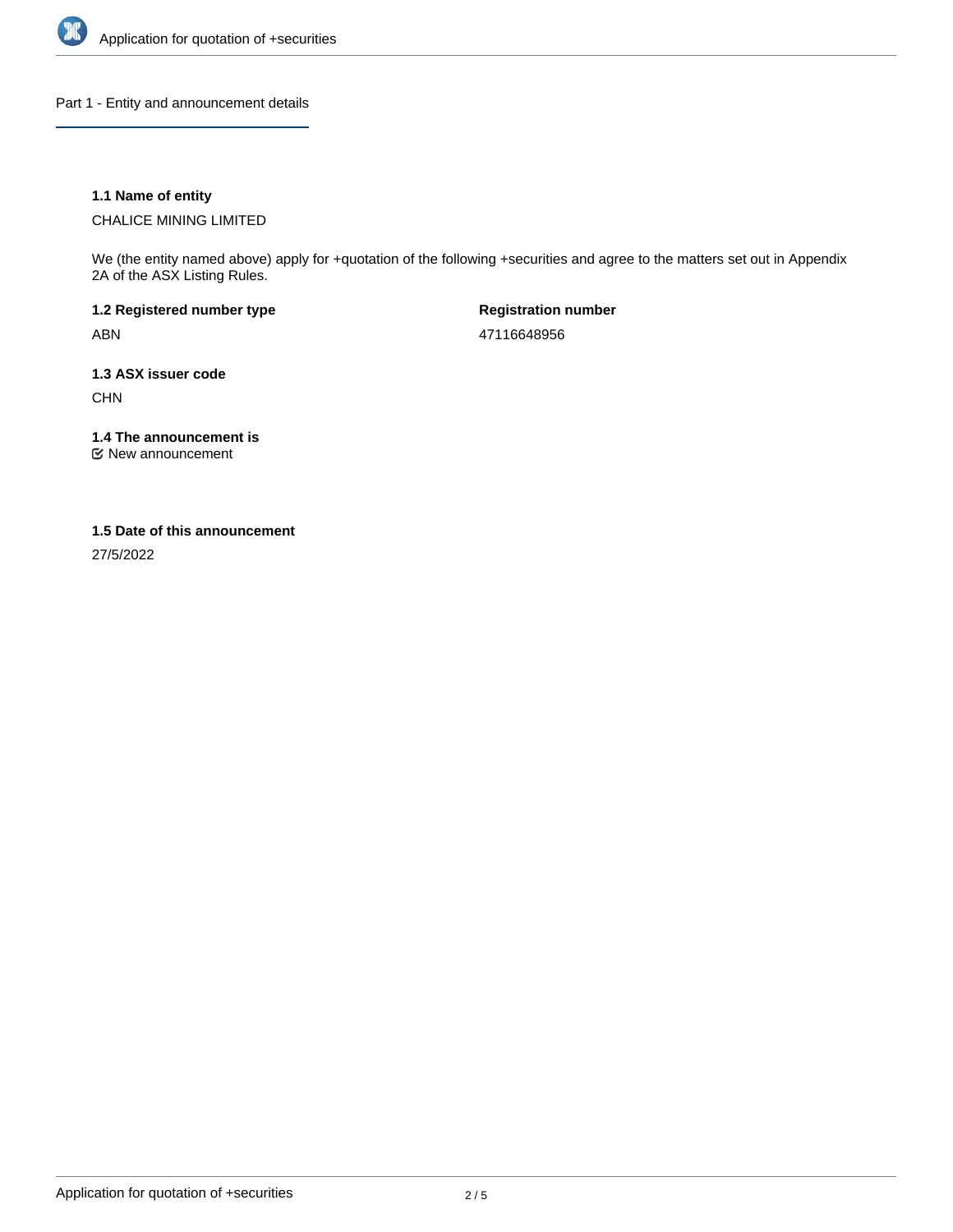

# Part 2 - Type of Issue

## **2.1 The +securities to be quoted are:**

+Securities issued as part of a transaction or transactions previously announced to the market in an Appendix 3B

#### **Previous Appendix 3B details:**

| Announcement Date and<br>Time | <b>Announcement Title</b>                   | Selected Appendix 3B to submit quotation<br>reguest |
|-------------------------------|---------------------------------------------|-----------------------------------------------------|
| 24-Mav-2022 12:17             | New - Proposed issue of securities -<br>CHN | A placement or other type of issue                  |

**2.3a.2 Are there any further issues of +securities yet to take place to complete the transaction(s) referred to in the Appendix 3B?** No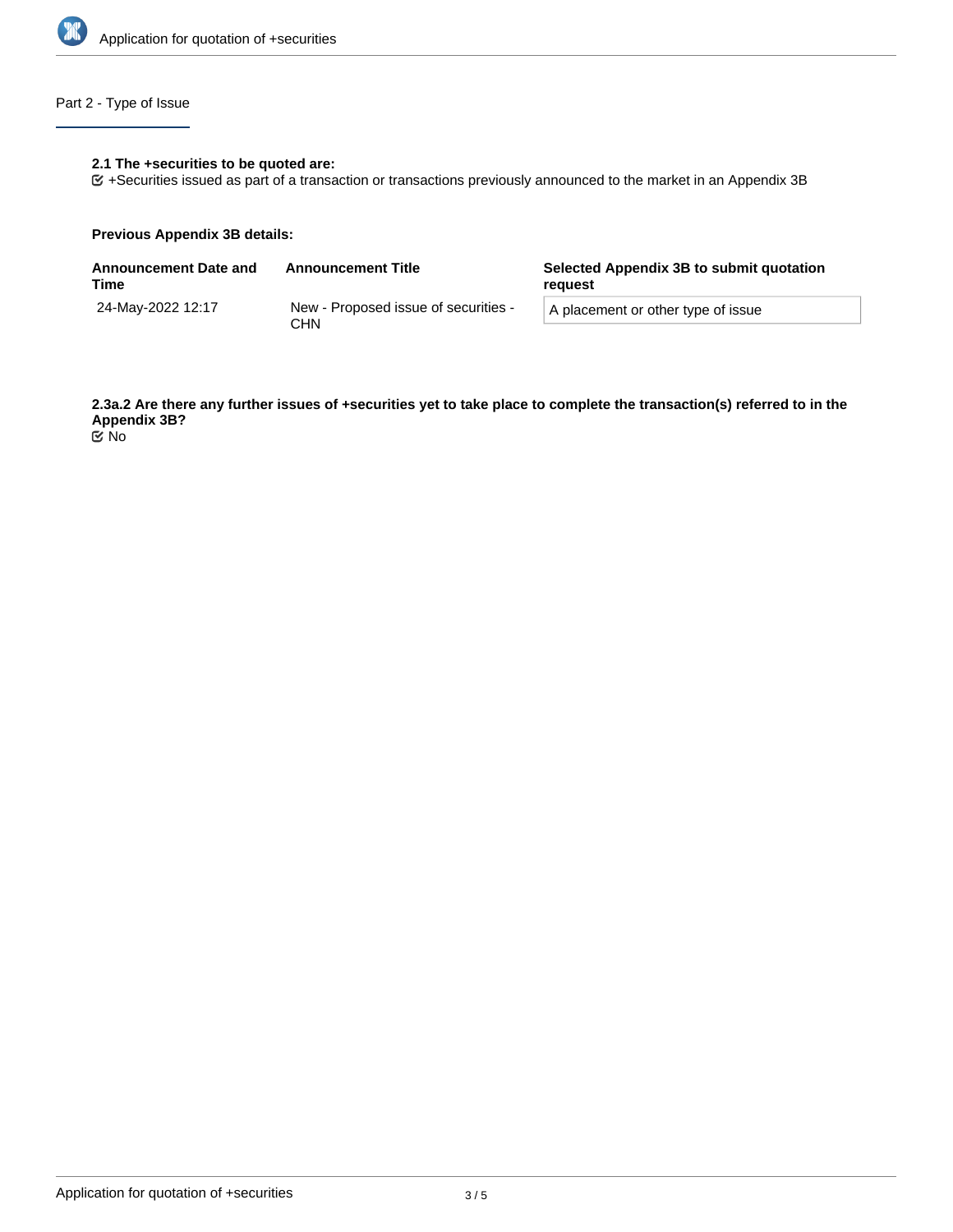

Part 3A - number and type of +securities to be quoted where issue has previously been notified to ASX in an Appendix 3B

# Placement Details

**ASX +security code and description** CHN : ORDINARY FULLY PAID

**Issue date** 30/5/2022

Issue details

**Number of +securities to be quoted** 16,666,667 **Are the +securities being issued for a cash consideration? In what currency is the cash consideration being paid?** AUD - Australian Dollar **What is the issue price per +security?** AUD 6.00000000 Yes

**Any other information the entity wishes to provide about the +securities to be quoted**